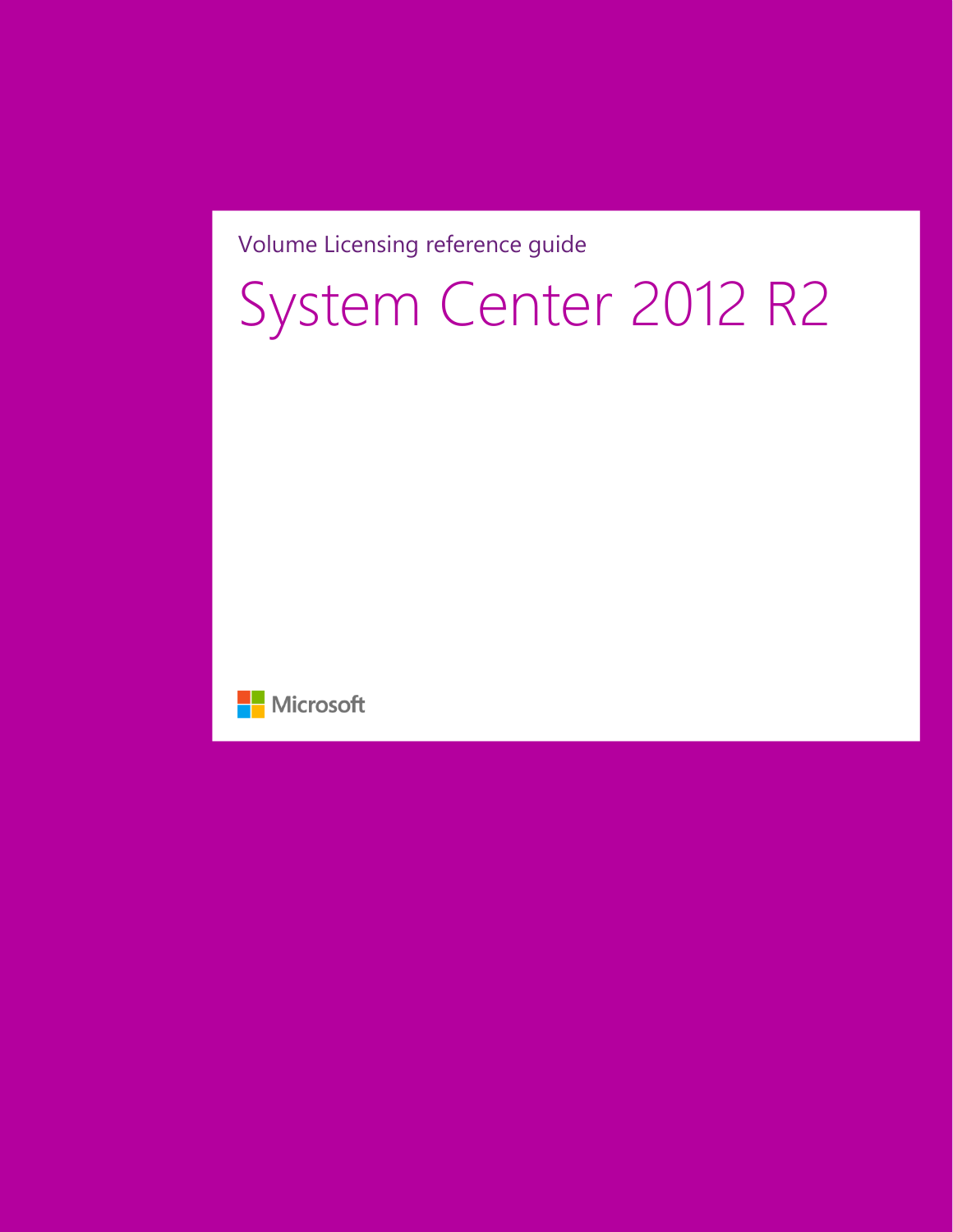### Introduction

This guide can help Microsoft Volume Licensing customers understand how Microsoft System Center 2012 R2 is licensed through Microsoft Volume Licensing programs. This August 2015 version replaces the previous version published in November 2013 with Product Terms and ECAL Suite updates.

This guide is for informational purposes and does not supersede or replace any documentation covering System Center 2012 R2 licensing. Specific product license terms are defined in the product's Retail Software License Terms, the Microsoft Volume Licensing agreement under which it was acquired, and/or th[e Microsoft Volume Licensing Product](http://www.microsoft.com/en-us/licensing/product-licensing/products.aspx) Terms.)

For more information, including the latest version of this guide, visit the Microsoft licensing website at [www.microsoft.com/en-us/licensing/product-licensing/system-center-2012-r2.aspx.](http://www.microsoft.com/en-us/licensing/product-licensing/system-center-2012-r2.aspx)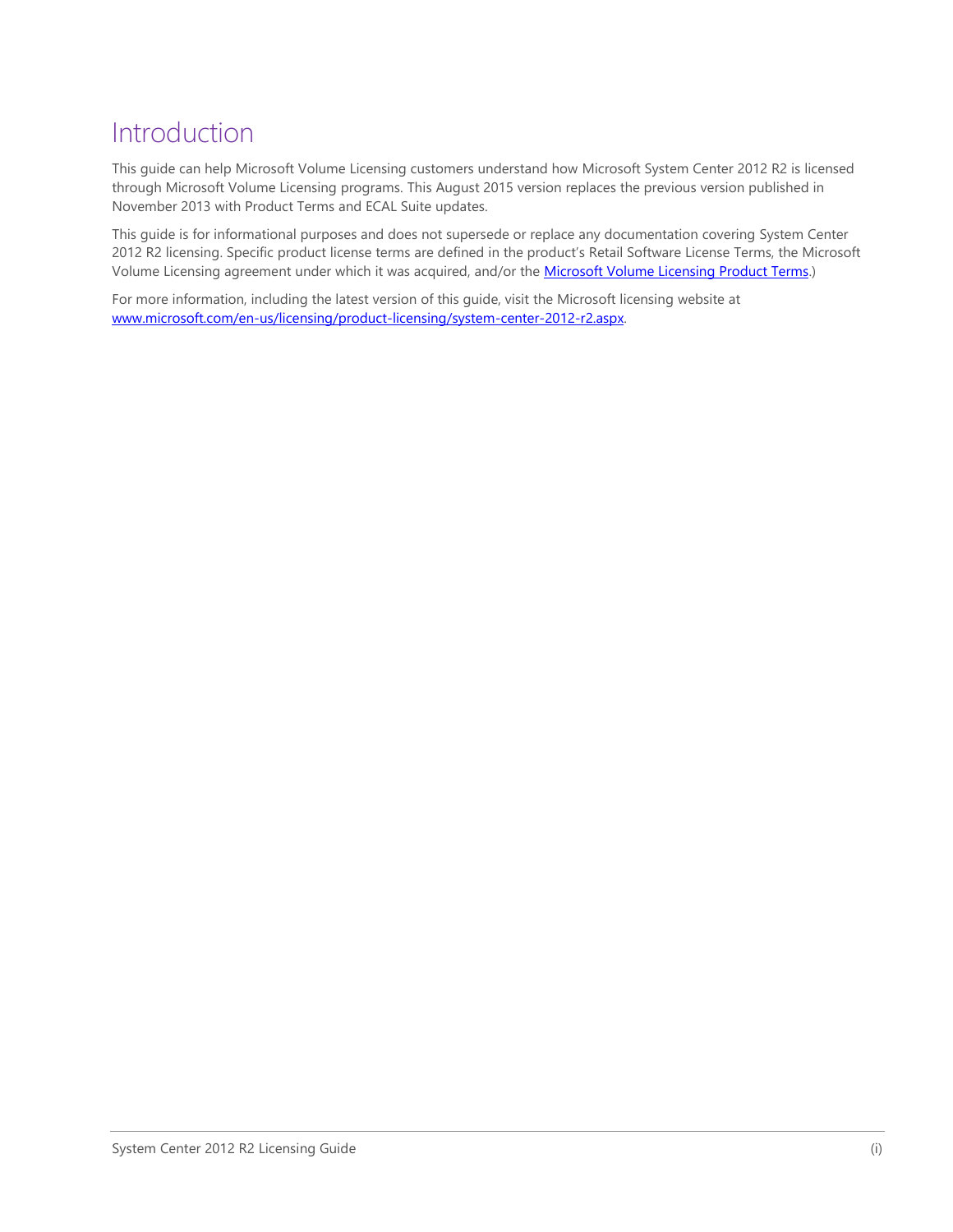# Table of Contents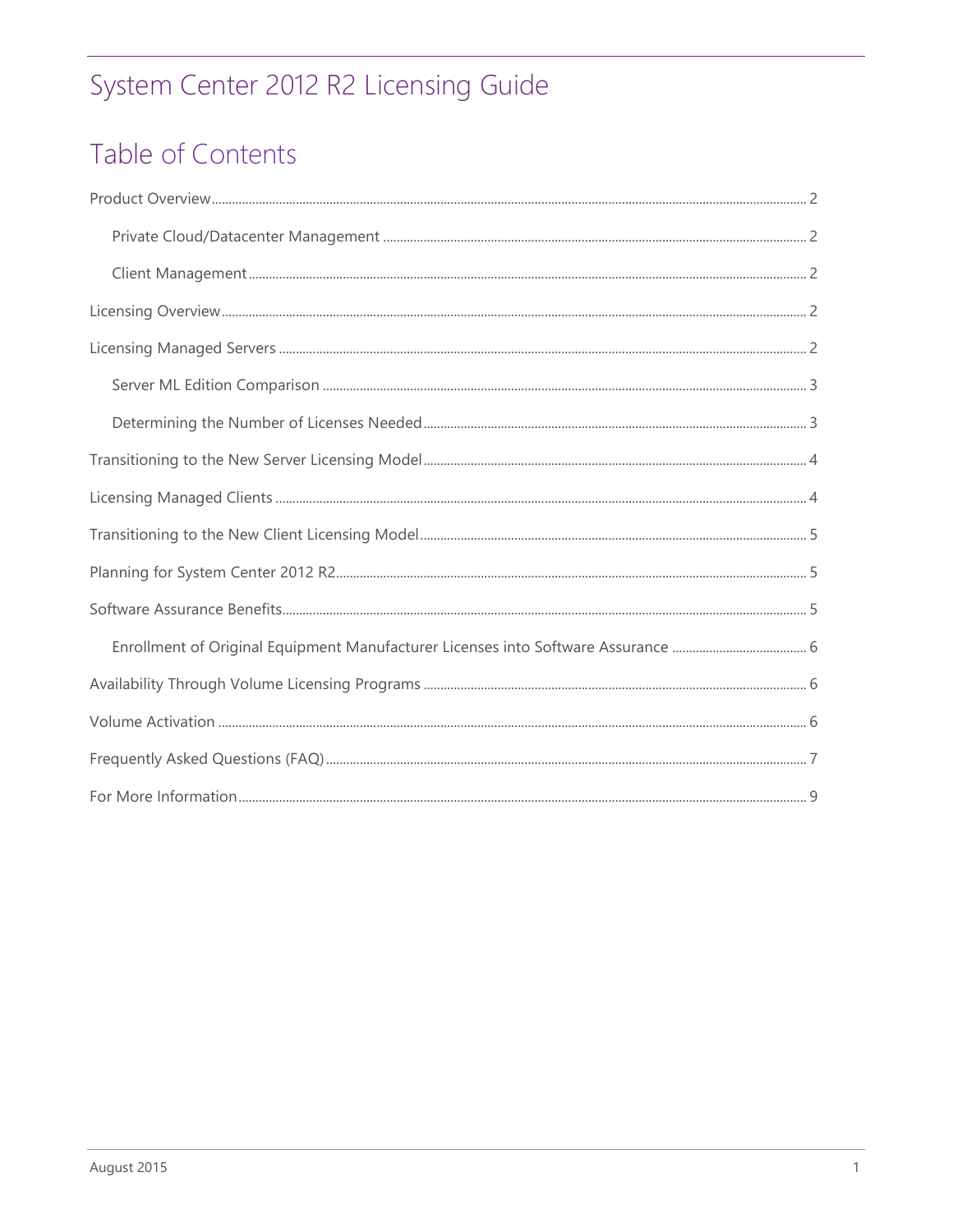### <span id="page-3-0"></span>Product Overview

Microsoft System Center 2012 R2 offers solutions for managing datacenter resources, private clouds, and client devices.

#### <span id="page-3-1"></span>**Private Cloud/Datacenter Management**

System Center 2012 R2 helps your organization achieve IT as a Service by enabling the following:

- **Productive infrastructure:** Deliver flexible, cost effective private-cloud infrastructure to your business units in a selfservice model, while carrying forward your existing data center investments.
- **Predictable applications:** Deep application insight combined with a "service-centric" approach helps you deliver predictable application-service levels.
- **Cloud computing on your terms:** Deliver and consume private and public cloud computing on your terms with common management experiences across your hybrid environments.

#### <span id="page-3-2"></span>**Client Management**

System Center 2012 R2 helps IT empower people to use the devices and applications they need to be productive, while maintaining corporate compliance and control.

#### <span id="page-3-3"></span>Licensing Overview

With System Center 2012 R2 licensing:

- **Licenses are required only for endpoints being managed.** No additional licenses are needed for management servers or SQL Server technology.
- **Licensing model is consistent across editions.** Processor-based license, covering up to two processors for server management. User- or OSE-based license for client management.

### <span id="page-3-4"></span>Licensing Managed Servers

System Center 2012 R2 server management licensing maximizes your private cloud value while simplifying purchasing. All server management licenses (SMLs) include the same components and the ability to manage any workload. System Center 2012 R2 SMLs will be released in two editions differentiated by virtualization rights only:

- **Microsoft System Center 2012 R2 Datacenter:** Maximizes cloud capacity with unlimited virtualization for high-density private clouds
- **Microsoft System Center 2012 R2 Standard:** For lightly or non-virtualized private cloud workloads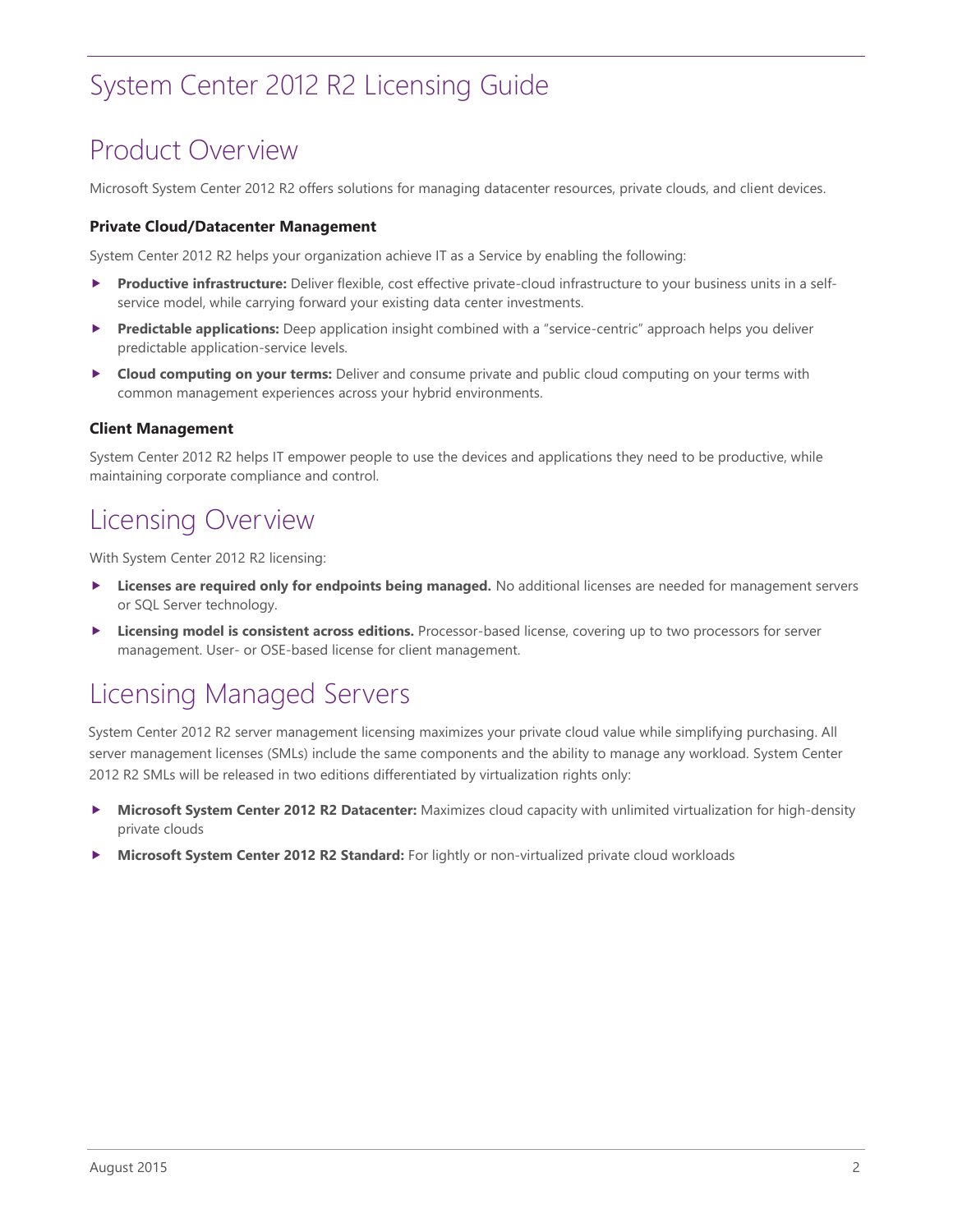#### Components Included

- **Derations manager**
- Configuration Manager
- **Data Protection Manager**
- Service Manager
- Virtual Machine Manager
- **Endpoint Protection**
- Orchestrator
- ▶ App Controller

#### <span id="page-4-0"></span>**Server ML Edition Comparison**

|                                                                                                               | <b>Datacenter</b> | <b>Standard</b> |
|---------------------------------------------------------------------------------------------------------------|-------------------|-----------------|
| Number of physical processors per license                                                                     | $\overline{2}$    | $\overline{2}$  |
| Number of Managed Operating System<br>Environments (OSEs) per license                                         | Unlimited         | 2               |
| Includes all System Center server<br>management components                                                    |                   |                 |
| Right to run management server software<br>and supporting SQL Server Runtime (SQL<br>Server Standard Edition) |                   |                 |
| Manage any type of supported workload                                                                         |                   |                 |
| Open No Level (NL) License and Software<br>Assurance (L&SA) two-year price*                                   | \$3,607 USD       | \$1,323 USD     |

\*Estimate Retail Price. Actual prices are set by your reseller.

Note: Components included in the Server MLs are not available separately.

#### <span id="page-4-1"></span>**Determining the Number of Licenses Needed**

Server MLs are required for managed devices that run server Operating System Environments (OSEs). Licenses are processorbased, with each license covering up to two physical processors. The number of Server MLs required for each managed server is determined by the number of physical processor in the server for Datacenter Edition and either number of physical processors in the server or number of OSEs being managed for Standard Edition (whichever is greater). If you choose the Standard Server ML, you can add more licenses to a server to manage a greater number of virtual OSEs.

| <b>Examples</b>                            | Datacenter Server MLs<br>Required | <b>Standard Server MLs</b><br>Required |
|--------------------------------------------|-----------------------------------|----------------------------------------|
| One 1-processor, non-virtualized server    |                                   |                                        |
| One 4-processor, non-virtualized server    |                                   |                                        |
| One 2-processor server with 3 virtual OSEs |                                   |                                        |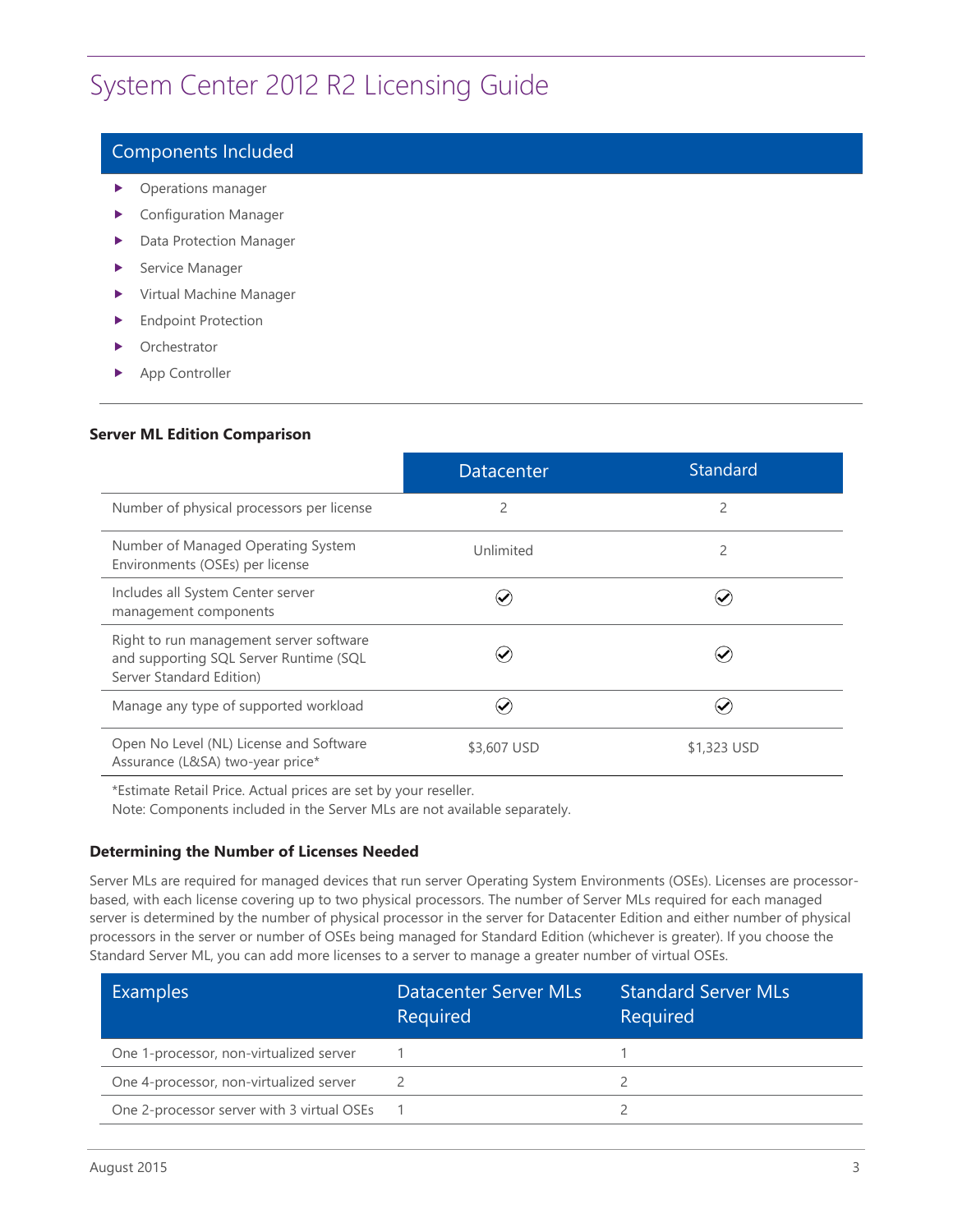One 4-processor server with 8 virtual OSEs 2 4 4

Multiple System Center 2012 R2 Standard licenses may be assigned to the same server to license the number of managed OSEs. Components included in the Server MLs are not available separately.

#### **Flexibility to License Managed OSEs Running on Pubic Cloud Platforms**

All System Center 2012 R2 Server Management Licenses with active Software Assurance qualify for License Mobility through Software Assurance benefits. With License Mobility through Software Assurance benefits, you can assign Server MLs to manage applications running on a public cloud infrastructure.

<span id="page-5-0"></span>For more information, se[e License Mobility through Software Assurance.](http://www.microsoft.com/en-us/licensing/licensing-programs/software-assurance-license-mobility.aspx#tab=2)

### Transitioning to the New Server Licensing Model

If you have Software Assurance coverage on your current System Center licenses at the time of System Center 2012 R2 General Availability, you will receive the following System Center 2012 R2 ML grants listed below:

| <b>Current License</b>                  | New License(s)                             |
|-----------------------------------------|--------------------------------------------|
| System Center 2012 Datacenter Server ML | System Center 2012 R2 Datacenter Server ML |
| System Center 2012 Standard Server ML   | System Center 2012 R2 Standard Server ML   |
|                                         |                                            |

Note: You may migrate from System Center 2012 R2 Standard to System Center 2012 R2 Datacenter by purchasing a Step-up License.

### <span id="page-5-1"></span>Licensing Managed Clients

Client Management Licenses (MLs) are required for managed devices that run non-server OSEs. There are three System Center 2012 R2 Client ML offerings:

|                                     | Configuration<br><b>Manager Client ML</b> | <b>Endpoint Protection</b><br>Subscription | <b>Client Management</b><br><b>Suite Client ML</b>                                      |
|-------------------------------------|-------------------------------------------|--------------------------------------------|-----------------------------------------------------------------------------------------|
| Components Included                 | <b>Configuration Manager</b>              | <b>Endpoint Protection</b>                 | Service Manager<br><b>Operations Manager</b><br>Data Protection Manager<br>Orchestrator |
| Included in Core CAL Suite          | $(\blacktriangledown)$                    | $\checkmark$                               |                                                                                         |
| Included in Enterprise CAL<br>Suite | $(\blacktriangledown)$                    | $\boldsymbol{\mathcal{U}}$                 |                                                                                         |
| Open NL L&SA two-year<br>price*     | \$62 USD                                  | \$22 USD                                   | \$121 USD                                                                               |

\*Estimate Retail Price. Actual prices are set by your reseller.

Notes:

- ▶ Client MLs are available on a per OSE or per user basis.
- **DED Components included in the Client MLs are not available separately.**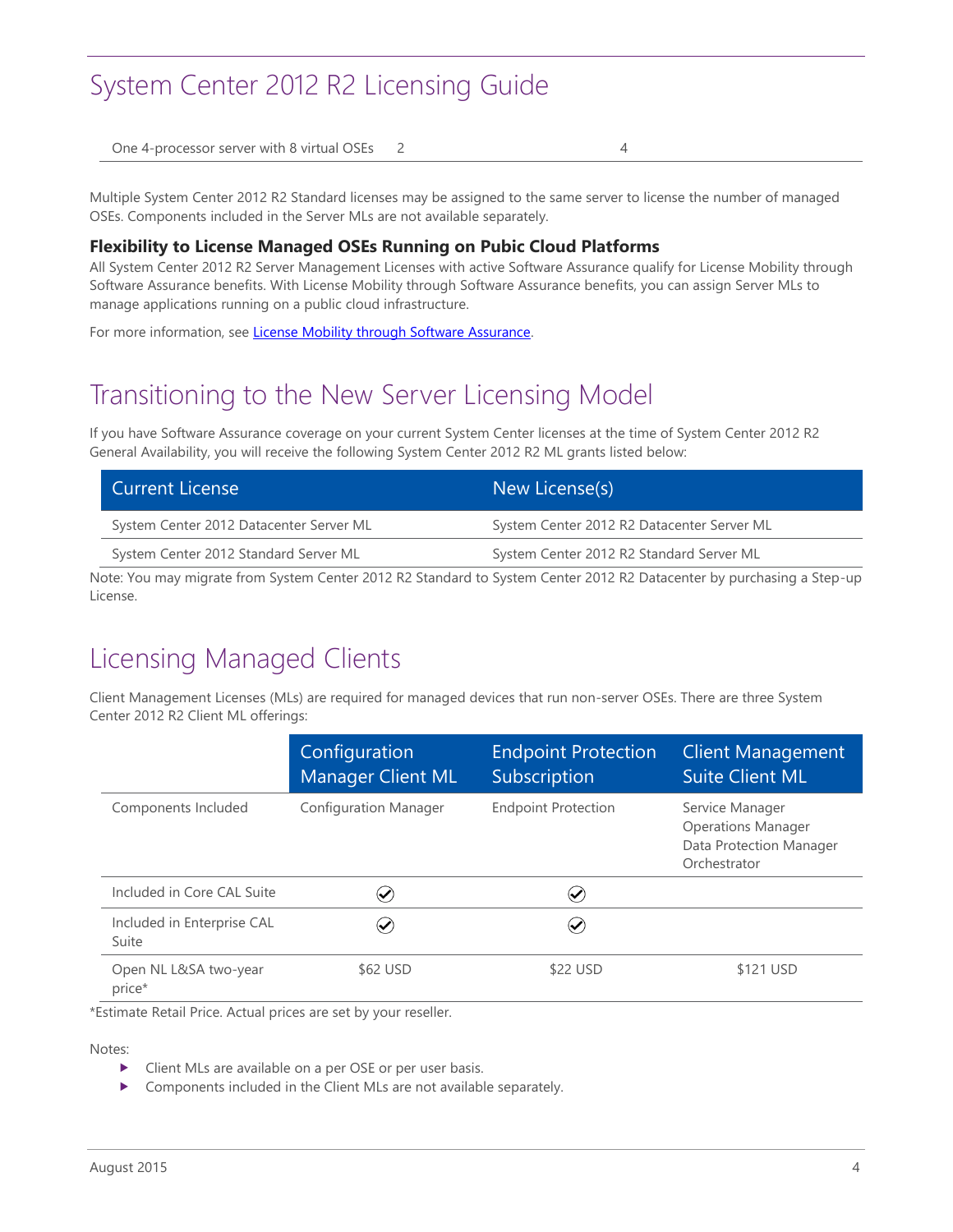### <span id="page-6-0"></span>Transitioning to the New Client Licensing Model

If you have Software Assurance coverage on your current System Center licenses at the time of System Center 2012 R2 General Availability, you will receive the System Center 2012 R2 Client ML grants listed in the following table:

| <b>Current License</b>                                                                                                                                                                                                         | New License                                                |
|--------------------------------------------------------------------------------------------------------------------------------------------------------------------------------------------------------------------------------|------------------------------------------------------------|
| System Center 2012 Client Management Suite Client ML                                                                                                                                                                           | System Center 2012 R2 Client Management Suite Client<br>ML |
| System Center 2012 Configuration Manager Client ML                                                                                                                                                                             | System Center 2012 R2 Configuration Manager Client ML      |
| System Center 2012 Endpoint Protection subscription                                                                                                                                                                            | System Center 2012 R2 Endpoint Protection subscription     |
| the set of the contract of the contract of the set of the contract of the contract of the contract of the contract of the contract of the contract of the contract of the contract of the contract of the contract of the cont |                                                            |

<span id="page-6-1"></span>Note: There are no step-up paths for Client MLs.

# Planning for System Center 2012 R2

If you are planning to deploy System Center 2012 R2, either through upgrades or new licenses, please remember:

- **Renewing Software Assurance is the best way to protect investments and provide access to new versions as well as** Deployment Planning Services and technical assistance.
- Select your edition of System Center 2012 R2 based on virtualization rights:
	- Datacenter Edition for highly virtualized private clouds
	- Standard Edition for lightly or non-virtualized private clouds
- ▶ Core CAL and Enterprise CAL Suites will continue to be the most cost effective way to purchase client management products.
- Find ou[t](http://www.microsoft.com/financing) how flexible payments can help you get the IT you need and stay on budget. Visit [www.microsoft.com/financing](http://www.microsoft.com/financing) for program details or to learn more. Or contact your Microsoft Solution Partner directly, or call (800) 936-3500 in the United States and Canada.

### <span id="page-6-2"></span>Software Assurance Benefits

Microsoft Volume Licensing customers with active Software Assurance get more productivity value through their agreement by taking advantage of the new version software rights and by capitalizing on the deployment and productivity benefits included with Software Assurance.

Here is a list of just a few of the benefits that you can receive with Software Assurance for System Center:

- **New Version Rights:** Upgrade every license covered under Software Assurance to the newest version when available.
- **Deployment Planning Services:** Get in-depth planning assistance from qualified partners or Microsoft Services.
- ▶ Step-up Licenses: Customers with Active Software Assurance can step up one license of a lower edition to one license of a higher edition (for example, from System Center 2012 R2 Standard ML to System Center 2012 R2 Datacenter ML) for the difference in price of the two licenses and Software Assurance.
- **24x7 Problem Resolution Support:** Reduce time downtime and support costs with around-the-clock phone and web incident support.
- **Enterprise Source Licensing Program:** Access Microsoft Windows client and server source code for internal development and support purposes when you have Software Assurance for 1,500 or more licensed desktop PCs in the systems pool.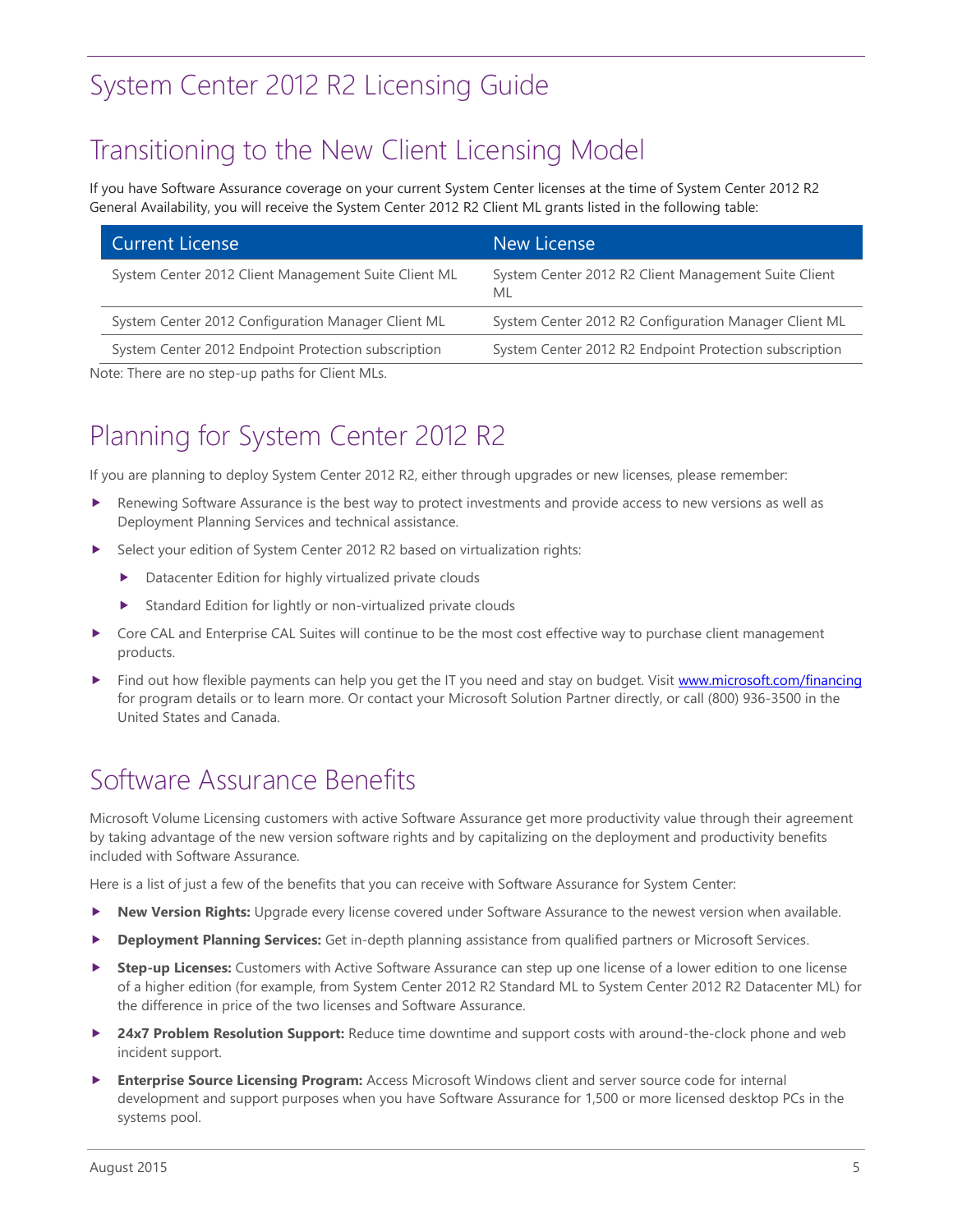Your specific Software Assurance benefit eligibility can vary by Volume Licensing program (such as an Enterprise Agreement or Open Value Agreement), and the number of qualifying licenses you have enrolled in Software Assurance. For more information, see the **Software Assurance overview** page.

#### <span id="page-7-0"></span>**Enrollment of Original Equipment Manufacturer Licenses into Software Assurance**

Software Assurance is available for the latest version\* of the software: Windows Server 2012 R2. You must acquire Software Assurance within 90 days of your purchase (see the [Microsoft Volume Licensing Product Terms](http://www.microsoft.com/en-us/licensing/product-licensing/products.aspx) for details). If you acquire Software Assurance for an OEM license, your use of the software becomes subject to the Product Terms for that product and the terms and conditions or your organization's Volume Licensing agreement.

<span id="page-7-1"></span>\*The latest version is determined by the most recent version available on the Volume Licensing Service Center.

### Availability Through Volume Licensing Programs

|                                         | <b>Volume Licensing Program</b>                  |                                                                   |                                     |              |                                                        |
|-----------------------------------------|--------------------------------------------------|-------------------------------------------------------------------|-------------------------------------|--------------|--------------------------------------------------------|
| Edition                                 | Enterprise<br>Agreement<br>(and<br>Subscription) | <b>Microsoft</b><br>Products and<br><b>Services</b><br>Agreement* | Open Value<br>(and<br>Subscription) | Open License | <b>Enrollment for</b><br>Education<br><b>Solutions</b> |
| Datacenter ML                           |                                                  |                                                                   |                                     |              |                                                        |
| Standard ML                             |                                                  |                                                                   |                                     |              |                                                        |
| Client<br>Management<br>Suite Client ML |                                                  |                                                                   |                                     |              |                                                        |
| Configuration<br>Manager Client<br>ML   |                                                  |                                                                   |                                     |              |                                                        |
| Endpoint<br>Protection<br>subscription  |                                                  |                                                                   |                                     |              |                                                        |

Licenses for Windows Server 2012 R2 editions are available the following Microsoft Volume Licensing programs.

\*Effective July 1, 2016, in markets where the MPSA is available, Microsoft will stop accepting new orders and Software Assurance renewals through existing commercial Select Plus agreements at your next agreement anniversary date. This retirement does not apply to government and academic Select Plus agreements. More information is at [www.microsoft.com/selectfaq.](http://www.microsoft.com/selectfaq)

### <span id="page-7-2"></span>Volume Activation

A number of technologies are available to simplify the task of configuring the distribution and management of an organization's volume software licenses. These technologies include:

 **The Volume Activation Services server role:** Volume Activation Services is a server role in Windows Server 2012 (or later editions) that enables you to automate and simplify the issuance and management of Microsoft software volume licenses for a variety of scenarios and environments. With Volume Activation Services, you can install and configure the Key Management Service (KMS) and enable Active Directory-based Activation.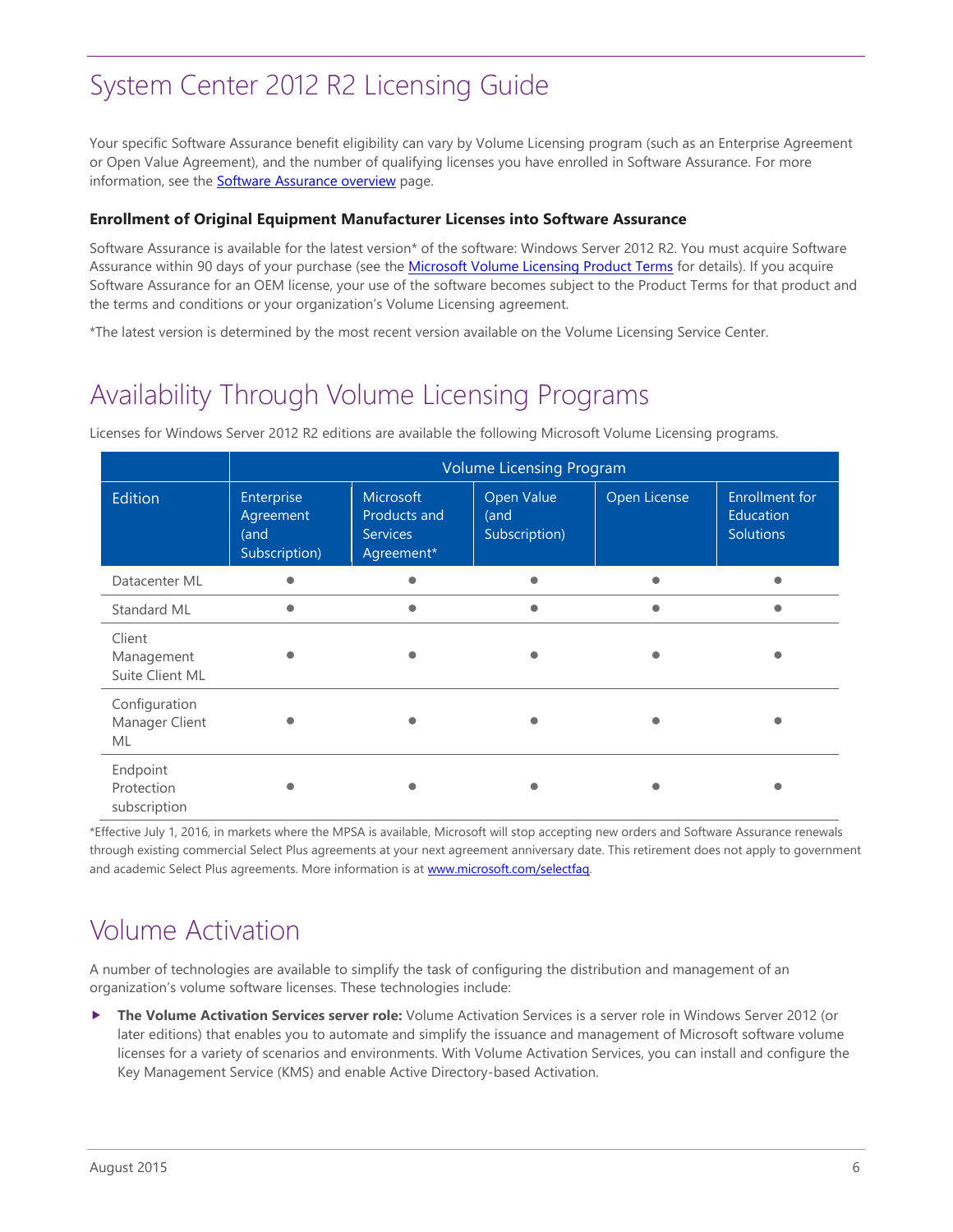- **Key Management Service (KMS):** KMS is a role service that allows organizations to activate systems within their network from a server where a KMS host has been installed. With KMS, IT pros can complete activations on their local network, eliminating the need for individual computers to connect to Microsoft for product activation. KMS does not require a dedicated system, and it can be cohosted on a system that provides other services. By default, volume editions of Windows 8 (or later editions) and Windows Server 2012 (or later editions) connect to a system that hosts the KMS service to request activation. No action is required from the user.
- **Active Directory-based Activation:** Active Directory-based Activation is a role service that allows you to use Active Directory Domain Services (AD DS) to store activation objects, which can further simplify the task of maintaining volume activation services for a network. With Active Directory-based Activation, no additional host server is needed, and activation requests are processed during computer startup.

Any computers running Windows 8 (or later editions) and Windows Server 2012 (or later editions) with a Generic Volume License Key (GVLK) that are connected to the domain will activate automatically and transparently. They will stay activated as long as they remain members of the domain and maintain periodic contact with a domain controller. Activation takes place after the licensing service starts. When this service starts, the computer running Windows 8 (or later editions) and Windows Server 2012 (or later editions) RD contacts AD DS automatically, receives the activation object, and activates without user intervention.

<span id="page-8-0"></span>Review this **TechNet article** for further details.

### Frequently Asked Questions (FAQ)

#### **1. What's new in System Center 2012 R2 server management licensing?**

System Center 2012 R2 server management licensing does not change from System Center 2012.

#### **2. Can you describe the product editions offered with System Center 2012 R2?**

As with System Center 2012, System Center 2012 R2 server management licenses will be released in two editions, which are differentiated by virtualization rights only:

- Datacenter: Maximizes cloud capacity with unlimited operating system environments (OSEs) for high-density private clouds
- Standard: For lightly or non-virtualized private cloud workloads

There is no differentiation between the types of workloads you can manage with either edition. The only difference between the editions is the number of OSEs that you can manage per license. Datacenter Edition allows the management of an unlimited number of OSEs per license. Standard Edition allows the management of up to two OSEs per license.

#### **3. How do I determine the number of Server Management Licenses (MLs) I need?**

Server MLs are required for managed devices that run server OSEs. Licenses are processor-based, with each license covering up to two physical processors. For Datacenter Edition, the number of Server MLs required for each managed server is determined by the number of physical processors in the server. For Standard Edition, it is determined by either the number of physical processors in the server or the number of OSEs being managed (whichever is greater).

#### **System Center 2012 R2 Datacenter**

Each license covers up to two physical processors. You must count the number of physical processors on the server, divide that number by two, round up to the nearest whole number, and acquire and assign that number of licenses to your server.

Provided you acquire and assign to your server the required number of Datacenter Edition server management licenses, as described above, you can manage any number of OSEs on that server.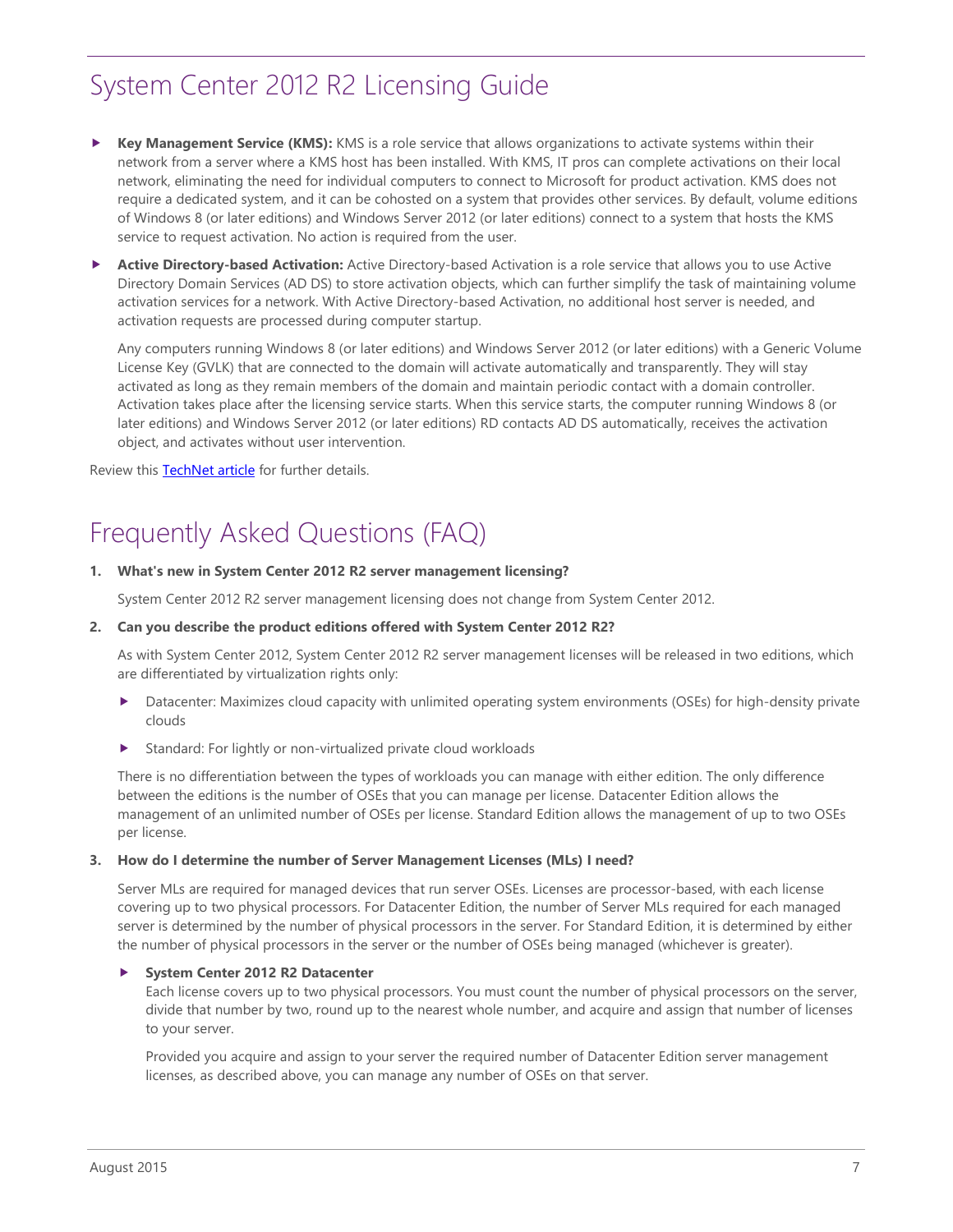#### **System Center 2012 R2 Standard**

For each managed server, count the number of physical processors and the number of managed OSEs. You need the number of licenses to cover the greater number (processors or OSEs).

| <b>Processor Count</b>                               | Managed OSE Count                                      |
|------------------------------------------------------|--------------------------------------------------------|
| Each license covers up to two physical processors,   | Each license permits you to manage up to two OSEs, so  |
| so you must count the number of physical             | you must count the number of OSEs you will manage on   |
| processors on the server, divide that number by two, | the server, divide that number by two, and round up to |
| and then round up to the nearest whole number.       | the nearest whole number.*                             |

\*An exception to this rule is when the physical OSE on your server is being used solely to run hardware virtualization software, provide hardware virtualization services, and run software to manage and service OSEs on that device. In that case, you count only the number of virtual OSEs you will manage on the server, divide that number by two, and round up to the nearest whole number.

#### Examples:

|                                                      | <b>Datacenter Server</b><br><b>MLs Required</b> | <b>Standard Server</b><br><b>MLs Required</b> |
|------------------------------------------------------|-------------------------------------------------|-----------------------------------------------|
| One 1-processor, non-virtualized server              |                                                 |                                               |
| One 4-processor, non-virtualized server              |                                                 |                                               |
| One 2-processor server with 3 virtual<br><b>OSEs</b> |                                                 | $2*$                                          |
| One 4-processor server with 8 virtual<br>OSEs        |                                                 | 4*                                            |

#### **4. Can I purchase each of the System Center 2012 R2 Server Management License components separately?**

No. The System Center 2012 R2 Server Management components are part of an integrated offering to create and manage private cloud environments and are available only as part of System Center 2012 R2 Standard and System Center Datacenter MLs.

#### **5. Can I split 2012 R2 Server MLs across multiple servers?**

No, a single Server ML cannot be used to license two one-processor servers.

#### **6. Can I assign more than one System Center 2012 R2 Standard license to the same server to increase the number of OSEs I can manage?**

Yes. The breakeven point for moving to System Center 2012 R2 Datacenter is seven VMs per host.

#### **7. How much do the Server MLs cost?**

The Microsoft Volume Licensing Open License No Level (NL) US Estimated Retail Price (ERP) is \$1,323 for System Center 2012 R2 Standard and \$3,607 for System Center 2012 R2 Datacenter. For your specific pricing, contact your Microsoft reseller. Actual prices may vary. Microsoft does not determine pricing or payment terms for licenses acquired through resellers.